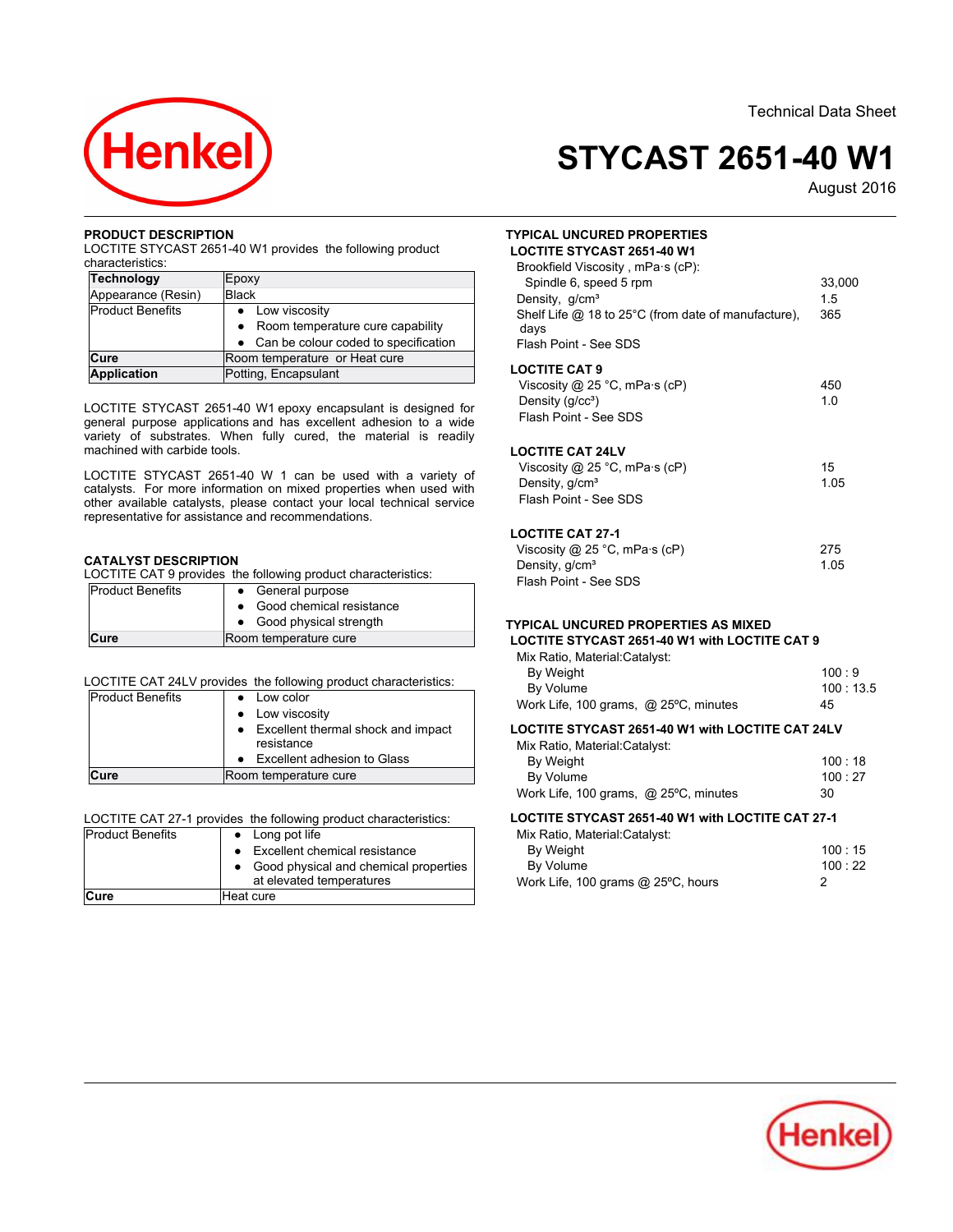# **TYPICAL CURING PERFORMANCE**

### **Cure Schedule**

**LOCTITE STYCAST 2651-40 W1 with LOCTITE CAT 9** 16 to 24 hours @ 25°C or

4 to 6 hours @ 45°C or 1 to 2 hours  $@$  65°C

# **LOCTITE STYCAST 2651-40 W1 with LOCTITE CAT 24LV**

24 hours @ 25°C or 4 to 6 hours @ 45°C or 2 to 4 hours @ 120°C

# **LOCTITE STYCAST 2651-40 W1 with LOCTITE CAT 27-1**

4 hours @ 120°C

For optimum performance, follow the initial cure with a post cure of 4 to 6 hours at the highest expected use temperature.

The above cure profiles are guideline recommendations. Cure conditions (time and temperature) may vary based on customers' experience and their application requirements, as well as customer curing equipment, oven loading and actual oven temperatures.

#### **TYPICAL PROPERTIES OF CURED MATERIALLOCTITE STYCAST 2651-40 W1 with LOCTITE CAT 9 Physical Properties** Hardness, Shore D 90 Glass Transition Temperature, °C: TMA 117 TMA 117<br>DMA, Tangent Delta 110 110 110 Coefficient of Thermal Expansion , ppm/°C: Below Tg 6060 Below Tg<br>Above Tg 148 Young's modulus (E) : @ 35°C N/mm² 4,463 (psi) (647,303)  $\frac{1}{2}$  50°C  $\frac{1}{261}$ 4,361 (psi) (632,509)  $\frac{100°C}{C}$  N/mm<sup>2</sup> 726 726 (psi) (105,297) @ 150°C N/mm² 101 (psi) (14,648) Weight Loss , %:  $\omega$  150°C 0.04  $@.200^{\circ}$ C 0.1  $\omega$  250°C 0.21  $@300^{\circ}$ C 0.38  $@.700°C$ 58.6 Thermal Conductivity, W/(m-K) 0.48 Linear Shrinkage, % 0.5 Water Absorption, %: After 1 day  $@$  25 °C  $0.03$ After 7 days  $@$  25 °C 0.07 Operating temperature, ºC: Continuous -40 to +130 Intermittent -40 to +150 **Electrical Properties** Volume Resistivity, ohm-cm 1.4×10<sup>15</sup> Surface Resistivity, ohms 6.6×10<sup>15</sup>

| Dielectric Constant / Dissipation Factor:<br>@ 50 Hz<br>@ 1 KHz<br>@ 1 MHz |                   | 4.8/0.052<br>4.6/0.044<br>3.9/0.03 |
|----------------------------------------------------------------------------|-------------------|------------------------------------|
| LOCTITE STYCAST 2651-40 W1 with LOCTITE CAT 24LV                           |                   |                                    |
| <b>Physical Properties</b>                                                 |                   |                                    |
| Hardness, Shore D                                                          |                   | 88                                 |
| Glass Transition Temperature, °C:<br><b>TMA</b>                            |                   |                                    |
|                                                                            |                   | 73<br>77                           |
| DMA, Tangent Delta                                                         |                   |                                    |
| Coefficient of Thermal Expansion, ppm/°C:                                  |                   | 42                                 |
| Below Tg                                                                   |                   | 167                                |
| Above Tg                                                                   |                   |                                    |
| Young's modulus (E) :<br>@ 35°C                                            | N/mm <sup>2</sup> | 3,540                              |
|                                                                            | (psi)             | (513, 433)                         |
| @ 50°C                                                                     | N/mm <sup>2</sup> | 3,372                              |
|                                                                            | (psi)             | (489,067)                          |
| @ 100°C                                                                    | N/mm <sup>2</sup> | -50                                |
|                                                                            | (psi)             | (7, 251)                           |
| @ 150°C                                                                    | $N/mm^2$ 60       |                                    |
|                                                                            | (psi)             | (8,702)                            |
| Weight Loss, %:                                                            |                   |                                    |
| @ 150°C                                                                    |                   | 0.2                                |
| @ 200°C                                                                    |                   | 0.34                               |
| @ 250°C                                                                    |                   | 0.45                               |
| @ 300°C                                                                    |                   | 0.57                               |
| @ 700°C                                                                    |                   | 58.2                               |
| Thermal Conductivity, W/(m-K)                                              |                   | 0.46                               |
| Linear Shrinkage, %                                                        |                   | 0.84                               |
| <b>Water Absorption:</b>                                                   |                   |                                    |
| After 1 day @ 25 °C                                                        |                   | 0.05                               |
| After 7 days @ 25°C                                                        |                   | 0.15                               |
| Operating temperature, °C:                                                 |                   |                                    |
| Continuous                                                                 |                   | $-65$ to $+105$                    |
| Intermittent                                                               |                   | $-65$ to $+120$                    |
| <b>Electrical Properties</b>                                               |                   |                                    |
| Volume Resistivity, ohm-cm                                                 |                   | $1.6 \times 10^{15}$               |
| Surface Resistivity, ohms                                                  |                   | $2.2 \times 10^{15}$               |
| Dielectric Constant / Dissipation Factor:                                  |                   |                                    |
| @ 50 Hz                                                                    |                   | 4.9/0.051                          |
| @ 1 KHz                                                                    |                   | 5.1/0.044                          |
| @ 1 MHz                                                                    |                   | 3.9/0.051                          |
|                                                                            |                   |                                    |
| LOCTITE STYCAST 2651-40 W1 with LOCTITE CAT 27-1                           |                   |                                    |

## **Physical Properties**

| <b>PIIVSICAL PIODELLIES</b>               |     |
|-------------------------------------------|-----|
| Hardness, Shore D                         | 94  |
| Glass Transition Temperature, °C:         |     |
| TMA                                       | 145 |
| DMA, Tangent Delta                        | 141 |
| Coefficient of Thermal Expansion, ppm/°C: |     |
| Below Tq                                  | 49  |
| Above Tq                                  | 144 |
|                                           |     |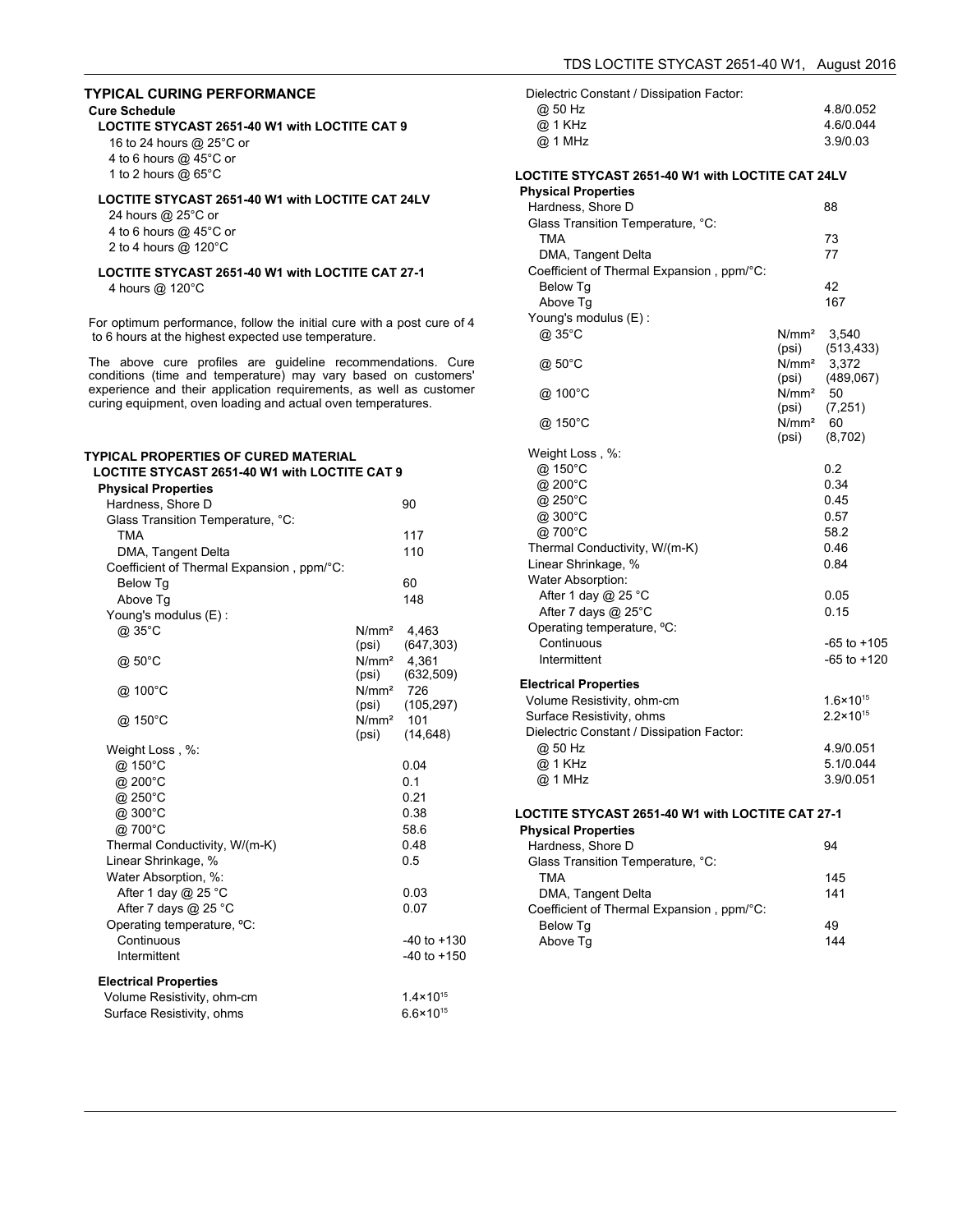| Young's modulus (E):                      |                            |                           |
|-------------------------------------------|----------------------------|---------------------------|
| @ 35°C                                    | N/mm <sup>2</sup>          | 3.100                     |
|                                           | (psi)                      | $\left( \right)$          |
| @ 50°C                                    | N/mm <sup>2</sup>          | 3,040                     |
| @ 100°C                                   | (psi)<br>N/mm <sup>2</sup> | $\left( \right)$          |
|                                           | (psi)                      | 2,600<br>$\left( \right)$ |
| @ 150°C                                   | N/mm <sup>2</sup>          | 70                        |
|                                           | (psi)                      | $\left( \right)$          |
| Weight Loss, %:                           |                            |                           |
| @ 150°C                                   |                            | 0.1                       |
| @ 200°C                                   |                            | 0.2                       |
| @ 250°C                                   |                            | 0.32                      |
| @ 300°C                                   |                            | 0.46                      |
| @700°C                                    |                            | 59.8                      |
| Thermal Conductivity, W/(m-K)             |                            | 0.5                       |
| Linear Shrinkage, %                       |                            | 0.87                      |
| <b>Water Absorption:</b>                  |                            |                           |
| After 1 day $@$ 25 °C                     |                            | 0.04                      |
| After 7 days @ 25°C                       |                            | 0.1                       |
| Operating temperature, °C:                |                            |                           |
| Continuous                                |                            | $-40$ to $+175$           |
| Intermittent                              |                            | $-40$ to $+200$           |
| <b>Electrical Properties</b>              |                            |                           |
| Surface Resistivity, ohms                 |                            | $6.5 \times 10^{16}$      |
| Volume Resistivity, ohm-cm                |                            | $2.8 \times 10^{15}$      |
| Dielectric Constant / Dissipation Factor: |                            |                           |
| @ 50 Hz                                   |                            | 4.8/0.039                 |
| @ 1 KHz                                   |                            | 4.8/0.04                  |
| @ 1 MHz                                   |                            | 4.0/0.04                  |
|                                           |                            |                           |

#### **GENERAL INFORMATION**

#### **For safe handling information on this product, consult the SafetyData Sheet, (SDS).**

#### **DIRECTIONS FOR USE**

- 1. Complete cleaning of the components and substrates should be performed to remove contamination such as dust, moisture, salt and oils which can cause electrical failure, poor adhesion or corrosion in an embedded part.
- 2. Some filler settling is common during shipping and storage. For this reason, it is recommended that the contents of the shipping container be thoroughly mixed prior to use.
- 3. Power mixing is preferred to ensure a homogeneous product.
- 4. Accurately weigh resin and hardener into a clean container in the recommended ratio. Weighing apparatus having an accuracy in proportion to the amounts being weighed should be used.
- 5. Blend components by hand, using a kneading motion, for 2 to 3 minutes. Scrape the bottom and sides of the mixing container frequently to produce a uniform mixture.
- 6. If possible, power mix for an additional 2 to 3 minutes. Avoid high mixing speeds. This can entrap excessive amounts of air. It can also cause overheating of the mixture, resulting in reduced working life.
- 7. To ensure a void-free embedment, vacuum deairing should be used to remove any entrapped air introduced during the mixing operation.
- 8. Vacuum deair mixture at 1 to 5 mm mercury. The foam will rise several times the liquid height and then subside.
- 9. Continue vacuum deairing until most of the bubbling has ceased. This usually takes 3 to 10 minutes.
- 10. To facilitate deairing, gentle warming will also help but working life will be shortened. Reduced viscosity provides easy air release upon standing for a few minutes.
- 11. Pour mixture into cavity or mold.
- 12. Gentle warming of the mold or assembly reduces the viscosity. This improves the flow of the material into the unit havingintricate shapes or tightly packed coils or components.
- 13. Further vacuum deairing in the mold may be required for critical applications.
- 14. During storage at room temperature for long periods, it is possible that the viscosity of LOCTITE STYCAST 2651-40 W1 possible that the viscosity of EDOTTHE OTTORET 2001 40 WT<br>may increase and may exceed its upper specification limit. The viscosity can be brought back to the normal level by moderate mixing.

#### **STORAGE:**

Store product in the unopened container in a dry location. Storageinformation may be indicated on the product container labeling.

## **Optimal Storage : 18 to 25 °C**

Material removed from containers may be contaminated during use. Do not return product to the original container. Henkel Corporation cannot assume responsibility for product which has been contaminated or stored under conditions other than those previously indicated. If additional information is required, please contact your local Technical Service Center or Customer Service Representative.

## **Not for product specifications**

The technical data contained herein are intended as reference only. Please contact your local quality department for assistance and recommendations on specifications for this product.

#### **Conversions**

 (°C x 1.8) + 32 = °F kV/mm x 25.4 = V/mil  $mm / 25.4 = inches$  $N \times 0.225 = lb$ N/mm x 5.71 = lb/in psi x  $145 = N/mm<sup>2</sup>$  $MPa = N/mm<sup>2</sup>$ N·m x 8.851 = lb·in N·m x 0.738 = lb·ft  $N·mm \times 0.142 = oz·in$  $mPa·s = cP$ 

#### **Disclaimer**

## **Note:**

The information provided in this Technical Data Sheet (TDS) including the recommendations for use and application of the product are based on ourknowledge and experience of the product as at the date of this TDS. The product can have a variety of different applications as well as differing application and working conditions in your environment that are beyond our control. Henkel is, therefore, not liable for the suitability of our product for the production processes and conditions in respect of which you use them, as well as the intended applications and results. We strongly recommend that you carry out your own prior trials to confirm such suitability of our product.

 Any liability in respect of the information in the Technical Data Sheet or any other with the maximum in the commendation in the community and critical base of the concerned product is excluded, except if otherwise explicitly agreed and except in relation to death or personal injury caused by our negligence and any liability under any applicable mandatory myary caused by our<br>product liability law.

# **In case products are delivered by Henkel Belgium NV, Henkel Electronic Materials NV, Henkel Nederland BV, Henkel Technologies France SAS and Henkel France SA please additionally note the following:**

In case Henkel would be nevertheless held liable, on whatever legal ground, Henkel's liability will in no event exceed the amount of the concerned delivery.

#### **In case products are delivered by Henkel Colombiana, S.A.S. the following disclaimer is applicable:**

 The information provided in this Technical Data Sheet (TDS) including the recommendations for use and application of the product are based on our knowledge and experience of the product as at the date of this TDS. Henkel is, therefore, not liable for the suitability of our product for the production processes and conditions in respect of which you use them, as well as the intended applications and results. We strongly recommend that you carry out your own prior trials to confirm such suitability of our product.

Any liability in respect of the information in the Technical Data Sheet or any other